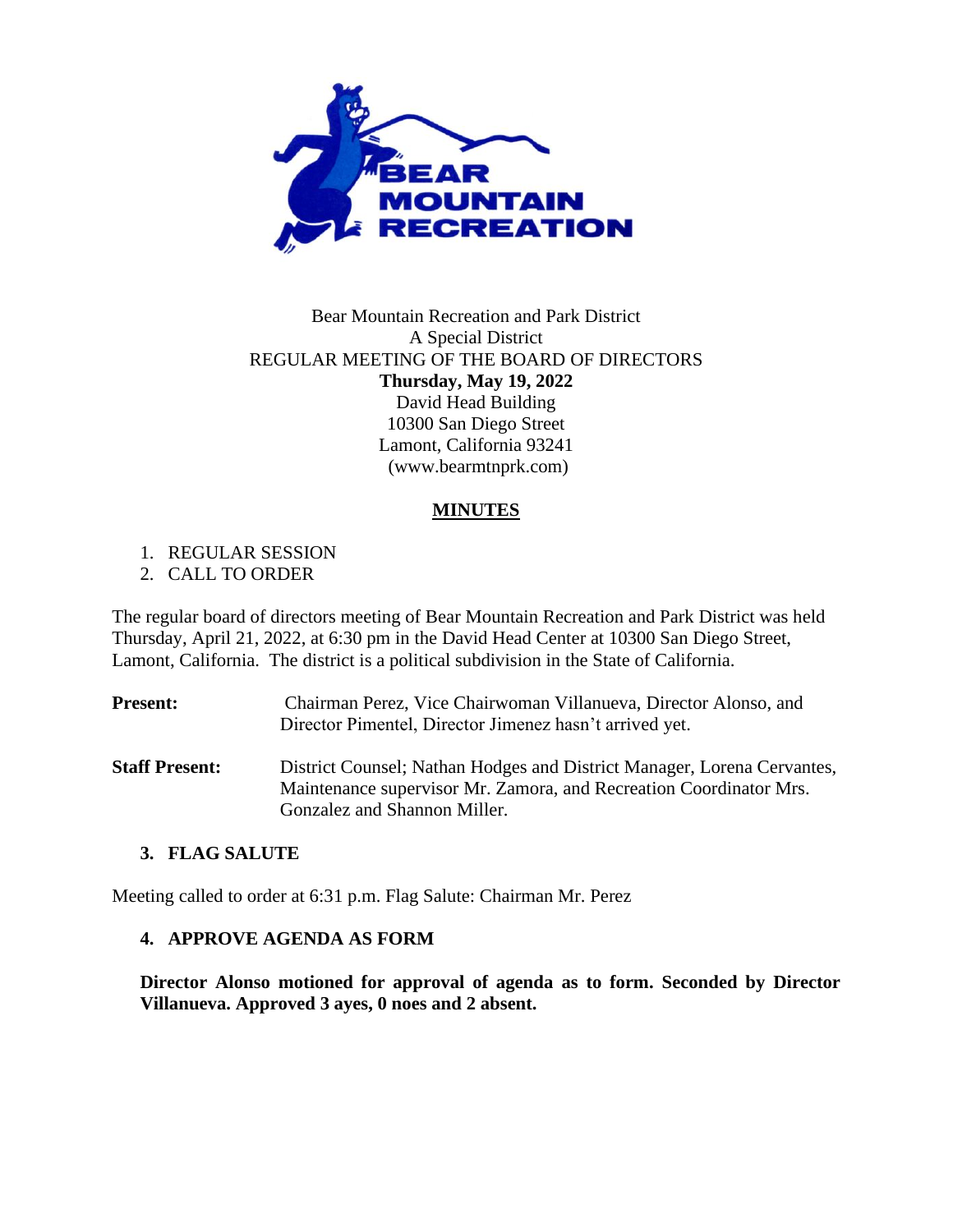### **5. PRESENTATIONS**

- **a. None**
- **6. PUBLIC COMMENTS a. None**
- **7. ORAL COMMUNICATIONS a. None**
- **8. WRITTEN COMMUNICATIONS a. None**

### **9. CONSENT AGENDA**

Items are considered routine, non-controversial and generally approved in a single motion. A board member may request to have an item removed from the consent calendar for discussion of to be deferred. (May include Minutes, Financials, Resolutions, and Policy & Procedure matters).

- **9.1** Minutes
- **9.2** Pre-signed Vouchers
- **9.3** List of Bills

**Director Alonso motioned for approval of consent agenda. Seconded by Director Villanueva. Approved 3 ayes, 0 noes and 2 absent.**

## **10. DEPARTMENTS REPORTS: General Manager Report:**

Director Jimenez arrived at 6:35 p.m. Director Pimentel arrived at 6:36 p.m.

**10.1 Maintenance -Mr. Zamora-** we have finished the soccer field now we are just waiting for the grass to grow I think it will take around 3 weeks to month grow **Mr. Alonso-** I know that in the past we had issues when we taped the soccer field did, we have issued this time **Mr. Zamora-** they have been respecting it this time **Mr. Jimenez-** its looking great my question is are the sprinklers working cause in the past we've been told that they weren't **Mr. Zamora-** we went through all the sprinklers changed them and fixed them **Mr. Jimenez-** how much longer to reopen the soccer field **Mr. Zamora-** it should be 3 weeks to a month **Mr. Jimenez-** cause the summer is along the corner and the Weedpatch park is looking good **Mr. Zamora-** thank you ill let the workers know **Mr. Perez-** I would like to know if the pools are ready for the summer **Mr. Zamora-** we have been keeping up with them they have been breaking into the Lamont Pool cutting the fence so that does take time from us, but before the pools are open we will be vacuuming them but there pretty much ready to go **Mr. Jimenez-** we talked about improving the quality of the camaras in the pools that way we can see who is breaking in and make a police report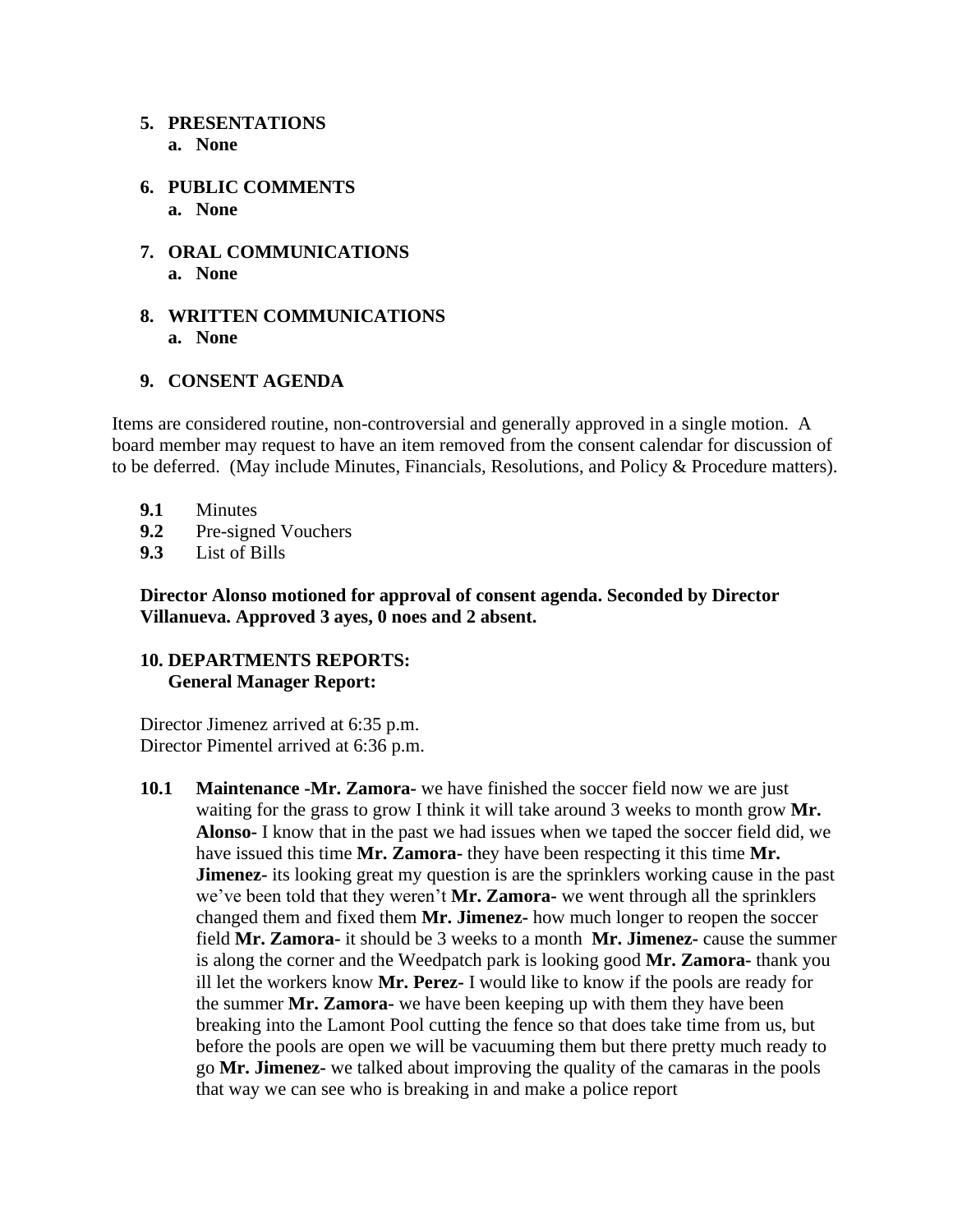- **10.2 Recreation- Mrs. Gonzalez-** Easter Egg Hunt I want to start by saying thank you to Anthony for all his help and thank you to the girls for helping me put together those 6,000 eggs they did such a good job putting everything together and Union Popular did an awesome job we had two different days that they came out to help with the eggs and help with crowd control they did a lot it was a good partnership with them and the City of Arvin they got a lot of donations I made sure to send emails to everyone and thank them, next year I'm planning to have more vendors out here and make it bigger and get more donations for eggs and candy **Mr. Perez-** you can count on 250 or 500 dollar donation from Couches office I think we didn't ask this year he did expressed that for us Mrs. Gonzalez- for Jr. Giants we start June  $4<sup>th</sup>$  we are going to get really nice jerseys we had pants donated Jr. Giants decided to donate pants I haven't got the jerseys in but I'll bring them to the next board meeting they are double sided were not going to have other colors just double sided jerseys, Grimmway donated 500 dollars for soccer I'm still working on more donations **Mr. Jimenez-** I just want to say I saw the pictures and it seems that the two events were a big success I saw that there were bicycles for the kids, like Mr. Perez mentioned next year we should reach out to our elected officials, we did an event through the Iguanas Club and we were able to get the food donated through David Couch we were able to get some money through Rudy Salas so we should reach out to them you can also reach out to Walmart they can donate candy and eggs and for Jr. Giants when are we going to start promoting **Mrs. Gonzalez-** in the Easter Egg Hunt we had our Jr. Giants flyers and our job applications in Arvin it has been a challenge to get a park to use for Jr. Giants **Mrs. Cervantes-** I will be meeting with Megan from the City of Arvin **Mr. Jimenez-** I hope that with that meeting we will be able to come out with a place for the kids to play Mr. Perez- I really encourage you to work with our district manager **Mrs. Cervantes-** yes she is going to give me all that information **Mr. Perez-** yes the Easter Egg Hunt was a great success I was impressed with the amount of people that attended.
- **10.3 District Manager- Mrs. Cervantes-** I've been working on getting everything ready for this year's audit if you guys received the letter, please mail it back from the auditors ill see if I can email it to you guys the audit is going to be the week of May 9<sup>th</sup> and I been working with the CDBG Grants regarding the specks and plans I forward them to Mr. Hodges for review he already reviewed them and I already sent them to Mr. James his going to review them and if his okay with them then we can go to the next step that would be the agreement between them and us and follow through with that, the project had went up close to twenty five thousand dollars and they approved the additional twenty five thousand dollars so we should be okay with the playground, we have also been working with the PerCapita bids we finally finalized them this week and we sent them to Mr. Hodges and his going to work on it this month and bring them next month for approval and after that we can put them up to bid and we will be hosting a future commissioners meeting here since I'm on the board of the Kern County Parks they want each district to host a meeting so in the future we will be doing that here hosting a commissioners meeting sometimes Capri does that too they find one of the recreations and we host one of there meetings too **Mr. Jimenez-** the faster that we approve the better because the prices are just going to be going up and also Director Perez and myself are in the AB167 there 3 million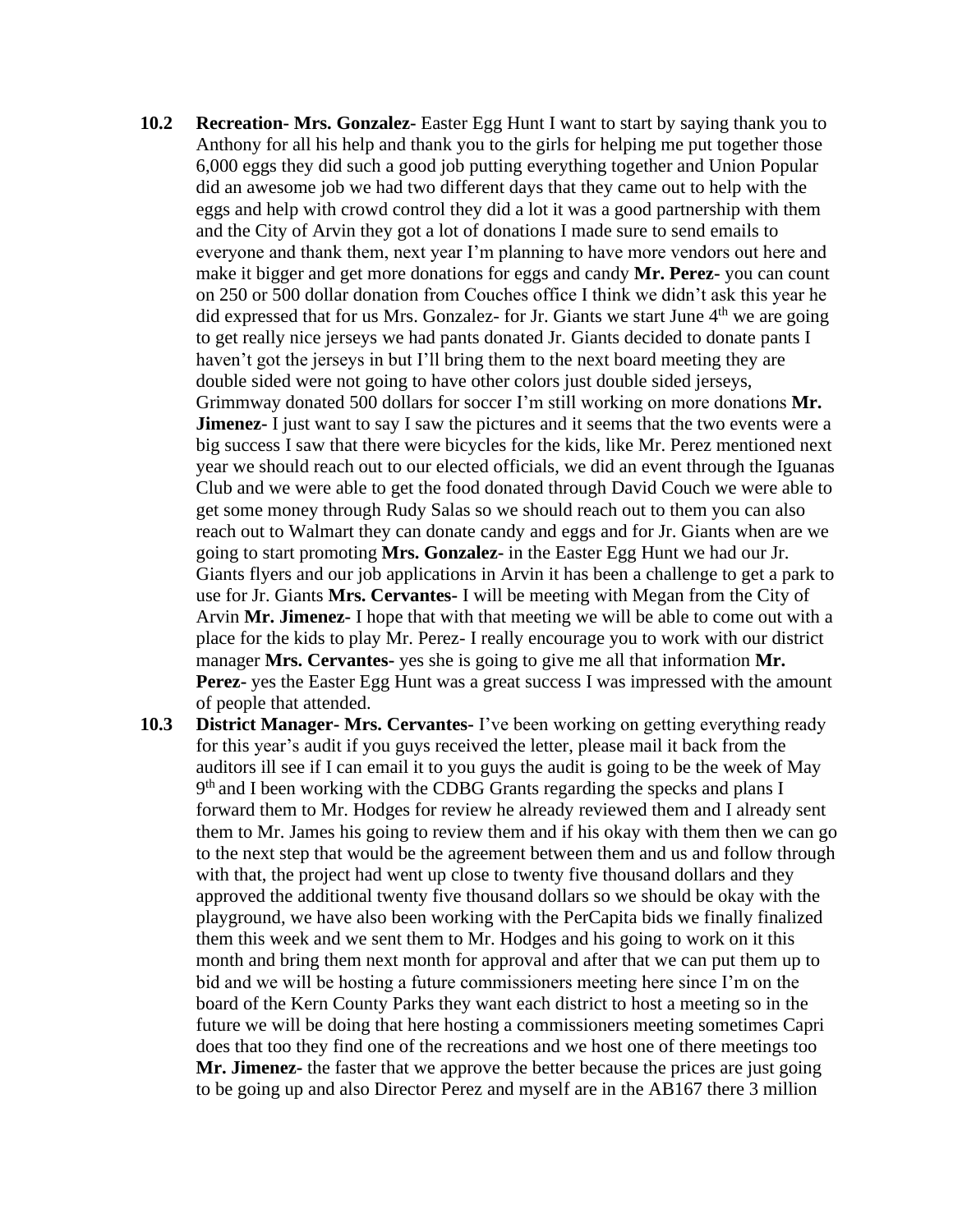dollars available for Lamont and Arvin to reduce air pollution we should see how the district can benefit from those programs **Mr. Perez-** when I did my propose budget I did include irrigation for both the City of Arvin and Lamont

# **11. CALENDAR OF EVENTS:**

**11.1 Committee Meetings- Mrs. Cervantes-** I met with Mr. Pimentel and Mr. Perez on the Grant Committee and went over the PerCapita and the CDBG Grant on just the follow up that I gave you guys that they did approve the twenty five thousand dollars for the playground and he had been working on prices for the fences those prices have goon up but I've been having communication with the officer of the PerCapita Grant and she said that all that we have to do is to redo the application if the numbers don't match.

# **11.2 Events-Schedule for David Head Center- update**

**11.3 Events-Senior Center- update**

# **12. DISTRICT BOARD MATTERS:**

**12.1 Discussion:** 2022-03 Resolution Zoom Meeting pursuant to AB 361. **Potential Action:** Approve 2022-03 Resolution Zoom Meetings.

# **Director Alonso motioned for approval of 2022-03 Resolution Zoom Meeting. Seconded by Director Jimenez. Approved 5 ayes, 0 noes and 0 absent.**

**12.2 Discussion:** Agenda and Scheduling of upcoming Committee Meeting. **Budget/Salary Finance Committee-** Date/Time and place to be scheduled at the regular board meeting. Potential Action: Approval of upcoming Committee Meeting and Agenda

**Director Alonso motioned for approval of upcoming Committee Meeting, May 13, 2022, at 5:30p.m. Seconded by Director Jimenez. Approved 5 ayes, 0 noes and 0 absent.**

## **13. FINANCIAL REPORTS:**

- **13.1** Review of District's Financial Accounts- Action
- **13.2** QuickBooks Reports- Aged payable, balance sheet, profit, and loss

### **Director Alonso motioned for approval of Financial Reports items 13.1 and 13.2. Seconded by Director Villanueva. Approved 5 ayes, 0 noes and 0 absent.**

## **14. DISTRICT CLOSED SESSION:**

**14.1** Conference with Labor Negotiators (Government Code Section 54957.6) Unrepresented Employee-District General Manager